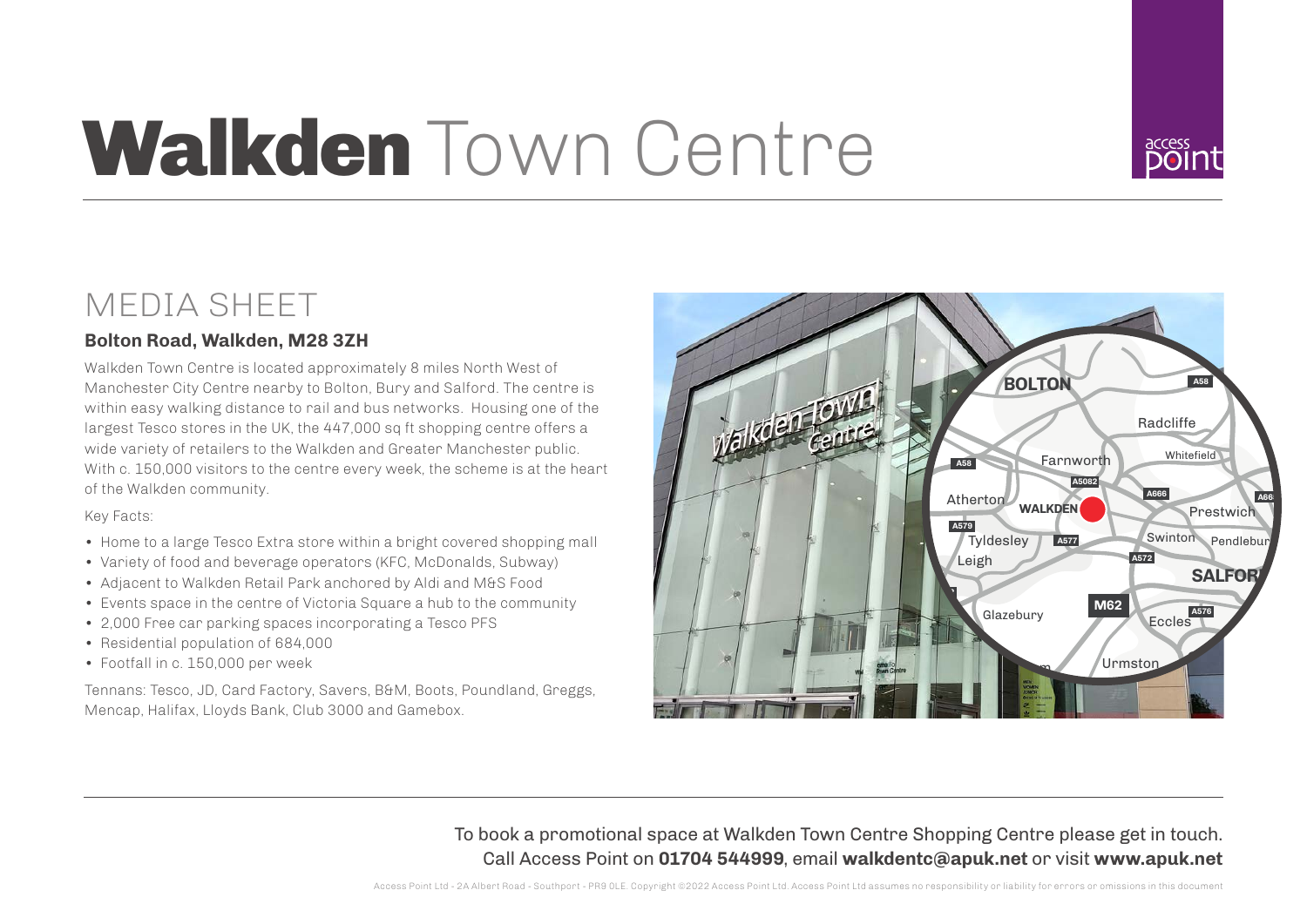## Site Descriptions accessive and the set of the set of the set of the set of the set of the set of the set of the set of the set of the set of the set of the set of the set of the set of the set of the set of the set of the







First Floor Sites

**Site 1:** Outside Tesco. Size 3m x 4m. With power.

#### **Site 2:**

Lift Entrances opposite B&M Bargains. Size 3m x 4m. With power.

#### **Site 4:**

Mall Junction to Victoria Square. Size 3m x 4m. With power.

To book a promotional space at Walkden Town Centre Shopping Centre please get in touch. Call Access Point on **01704 544999**, email **walkdentc@apuk.net** or visit **www.apuk.net**

Access Point Ltd - 2A Albert Road - Southport - PR9 0LE. Copyright ©2022 Access Point Ltd. Access Point Ltd assumes no responsibility or liability for errors or omissions in this document